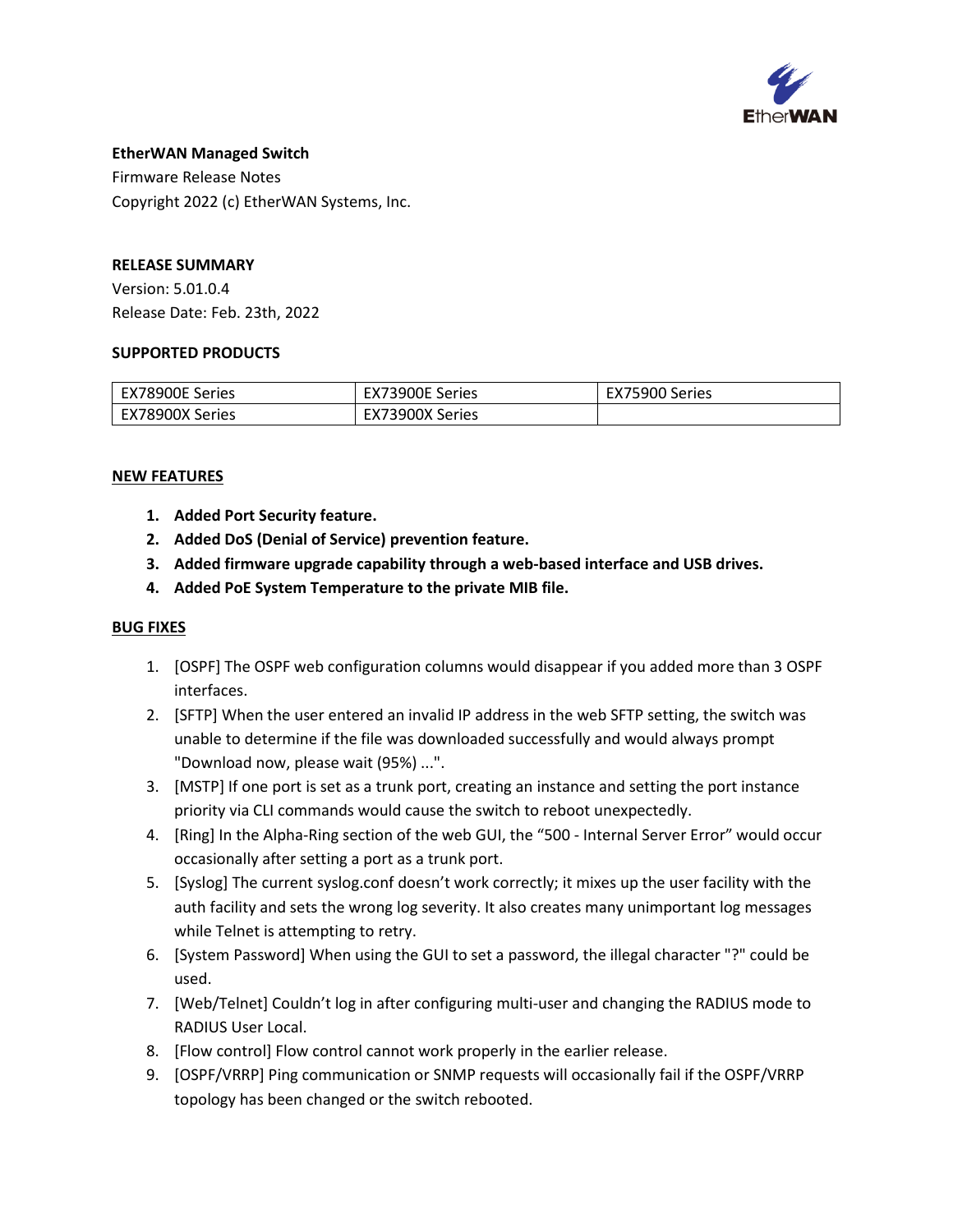

- 10. [Redundant Pair] When the redundancy port is enabled and its media type is set to 100M SFP, the SFP port on the switch couldn't be in link up status.
- 11. [LLDP] Sending LLDP packets to the switch and the LLDP Neighbors Table cannot be displayed correctly from the web UI.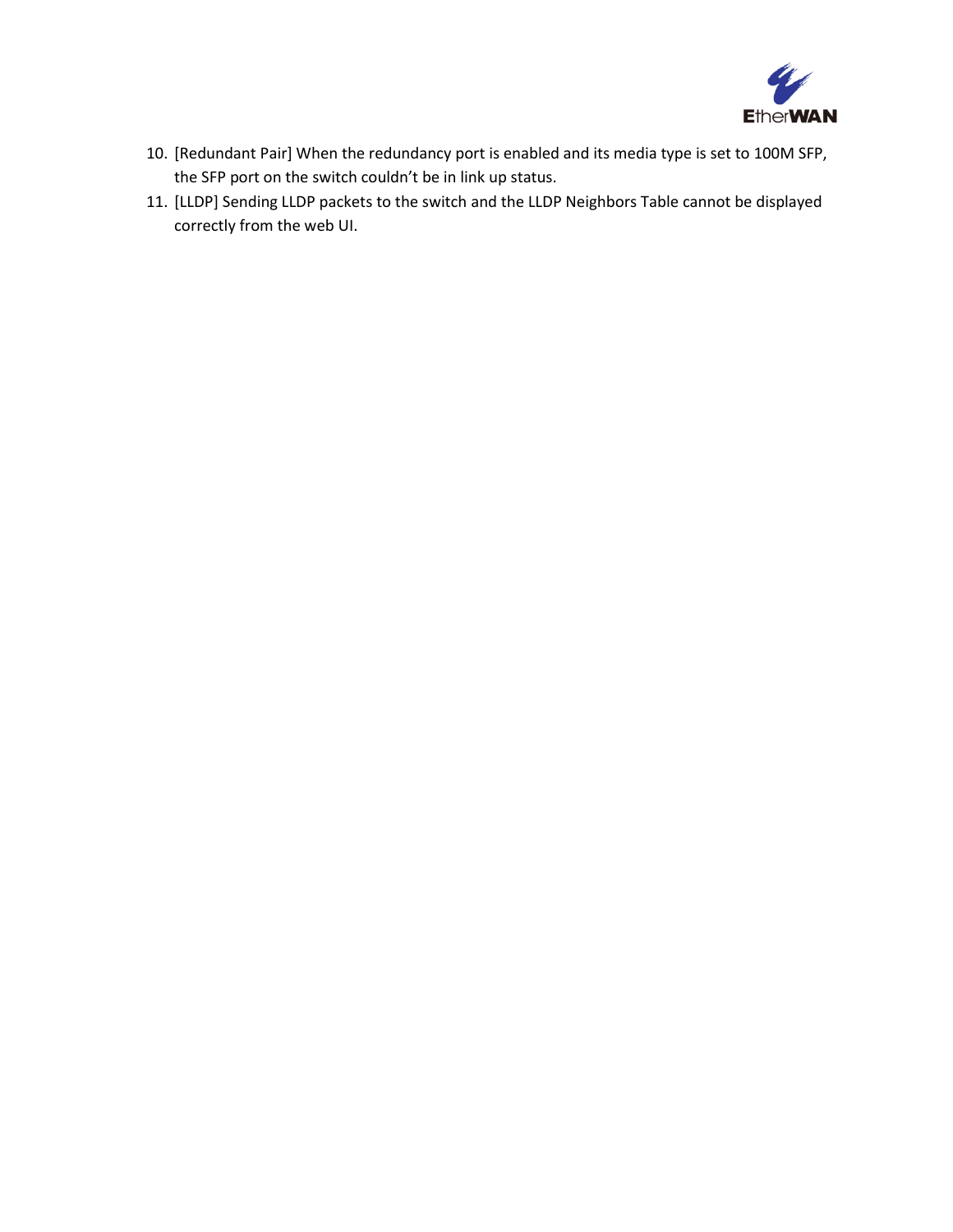

## **EtherWAN Managed Switch**

Firmware Release Notes Copyright 2021 (c) EtherWAN Systems, Inc.

# **RELEASE SUMMARY**

Version: 5.00.4.2 Release Date: June 17th, 2021

#### **SUPPORTED PRODUCTS**

| EX78900E Series | EX73900E Series | EX75900 Series |
|-----------------|-----------------|----------------|
| EX78900X Series |                 |                |

## **NEW FEATURES**

- **1. Added SNMP group feature for SNMPv3.**
- **2. Added support for special characters (i.e. "!" and "#") to be used in password.**
- **3. Support for AES-128/192/256 encryption in SNMPv3.**
- **4. Support for SNMPv3 Traps.**
- **5. Support updating configuration files by USB.**
- **6. Added a UDP port for remote logging host.**
- **7. Support for Redundant Pairs.**

- 1. [IGMP] The switch can only learn the first multicast group when the user intends to join more than one multicast group.
- 2. [SNMP] When MAC notification traps are triggered, the memory allocation is incorrect.
- 3. [PoE] MIB information shows incorrectly under PoE Extend Mode.
- 4. [CLI & IPv6] When using "no ipv6 nd suppress-ra" CLI command, the switch may reboot unexpectedly.
- 5. [Static MAC Entry] The switch may block and discard the multicast MACs on source port.
- 6. [Static MAC Entry] Can't set the discarded MAC of Static MAC Entry thru Web GUI.
- 7. [Web] The MAC information displays incorrectly in Web GUI when the VLAN activities and its multicast MAC address per port is set.
- 8. [CLI & Remote-log] When using "remote-log add 192.168.1.14" CLI command, the switch may reboot unexpectedly.
- 9. [DHCP-Server] DHCP Server cannot automatically assign IP address.
- 10. [MSTP] After MSTP port is set from Web GUI, it may result in "500-Internal Server Error" in the Web interface.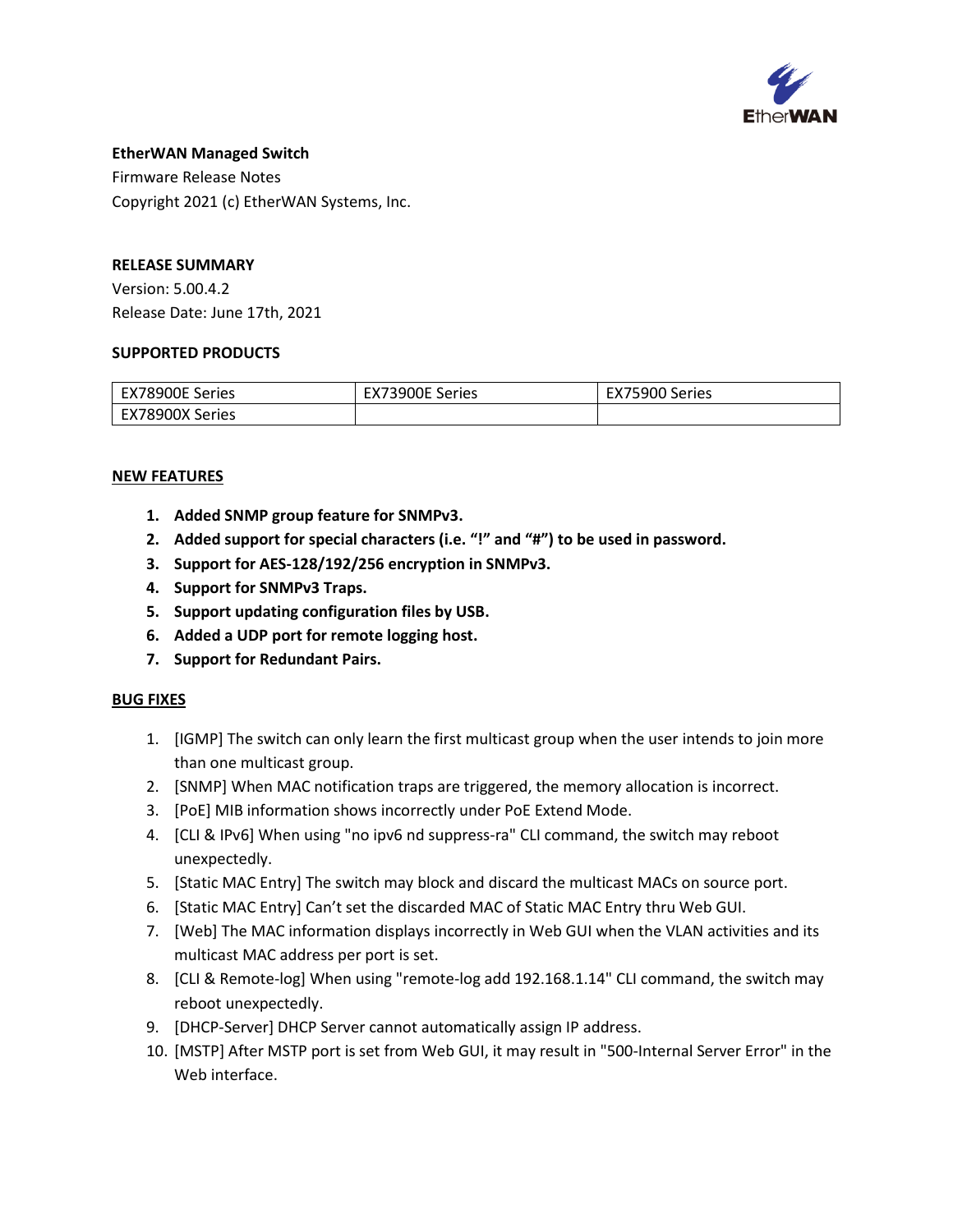

11. [System] After power is turned off and then on again, there is a small chance that the fiber ports of the switch may be shut down incorrectly.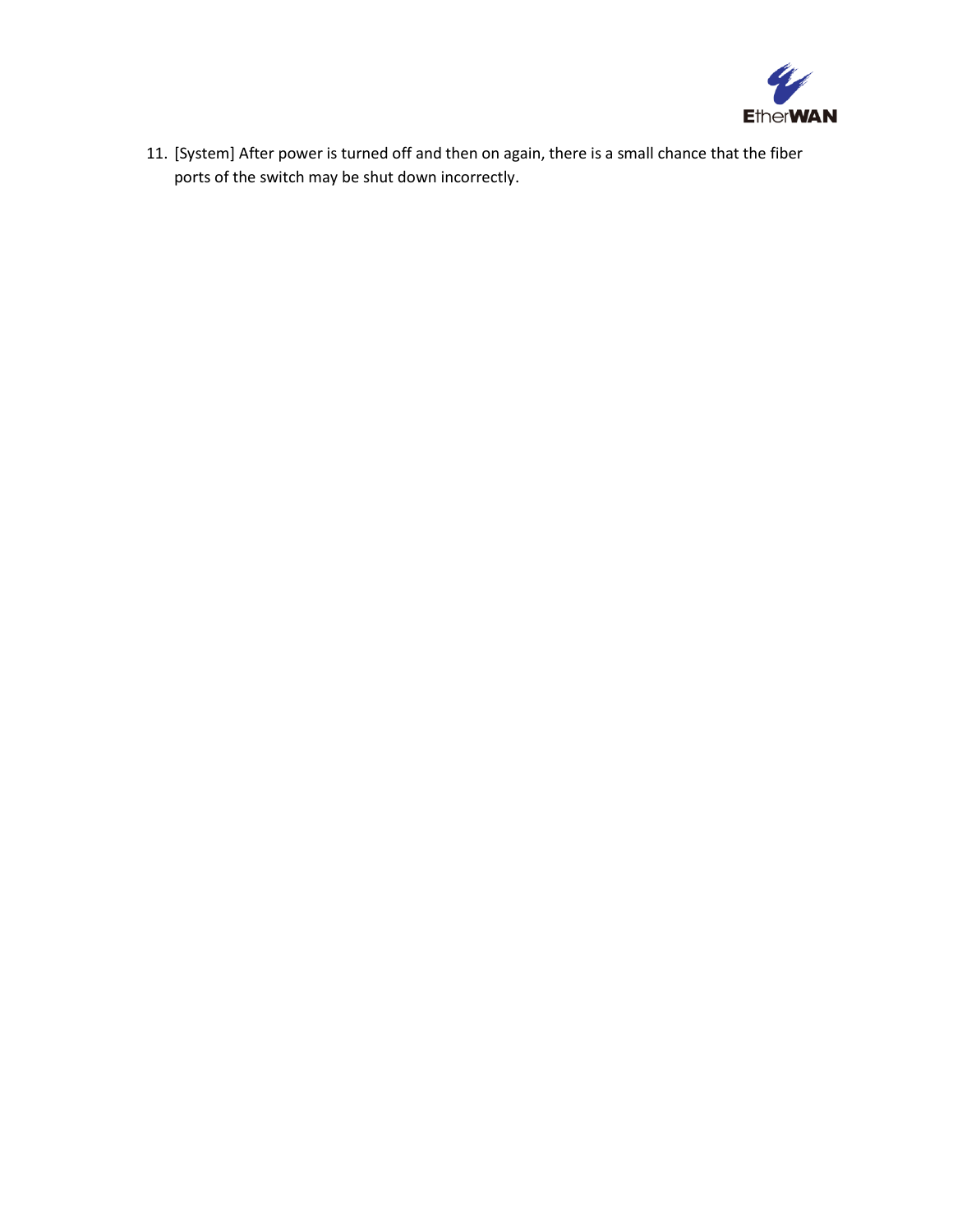

#### **EtherWAN Managed Switch**

Firmware Release Notes Copyright 2021 (c) EtherWAN Systems, Inc.

# **RELEASE SUMMARY**

Version: 5.00.3.3 Release Date: March. 31st, 2021

## **SUPPORTED PRODUCTS**

| EX78900E Series | EX73900E Series | :75900 Series<br>EX / |
|-----------------|-----------------|-----------------------|
| EX78900X Series |                 |                       |

#### **NEW FEATURES**

- **1. Added IEEE 802.3 BT support for PoE models (EX78900E, EX75900 and EX78900X series).**
	- **a.** Note: The device will reboot twice before the firmware upgrade completes.
- **2. Added OSPF distribute-list feature, which allows filtering routes from the routing table.**
- **3. Added Watchdog SNMP Trap Notification.**

#### **ENHANCEMENTS**

- **1. Improved Alpha-ring performance.**
- **2. Support for AXIS…etc. PoE camera access with auto-negotiation mode under 250M PoE connection.**
- **3. Improved the convergence time of MSTP while interworking with 3rd party switches.**

- 1. [PoE] PoE port consumption was incorrect once port force mode is enabled.
- 2. [MSTP] When topology changes occur, the device could not send BPDUs with the correct path cost.
- 3. [SNMP] Using a 3<sup>rd</sup>-party MIB browser tool to retrieve OID of LLDP from public MIB file, could cause the device to reboot.
- 4. [Ring-Coupling] [SNMP] SNMP information display was incorrect when the user set one ringcoupling port.
- 5. [IGMP Snooping] When IGMP Snooping was disabled, multicast streams would still forward to the router port.
- 6. [Interface] [CLI] Displayed incorrect result if "show interface ge1" command is issued.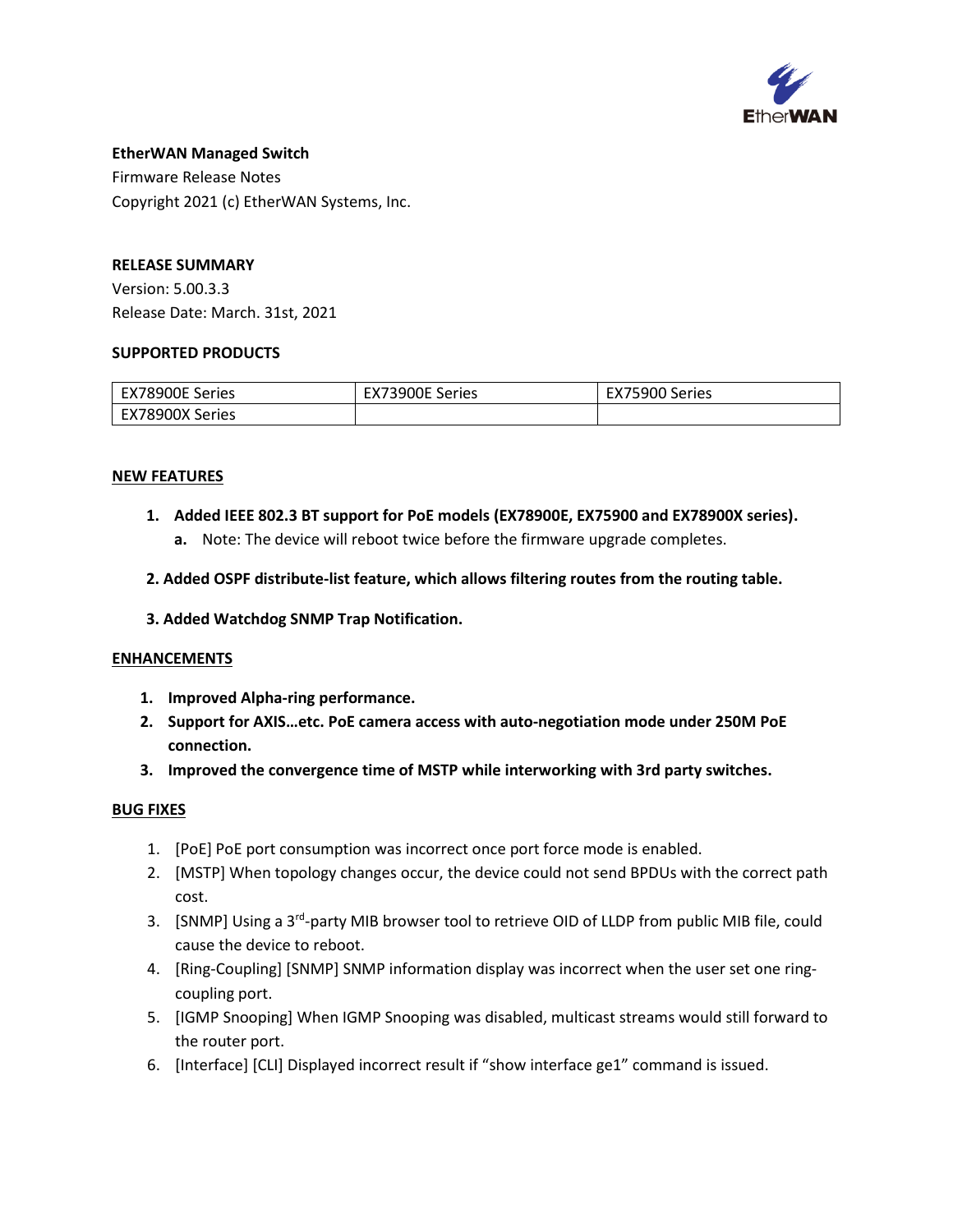

- 7. [ACL] [Web/CLI] When ACL configuration was removed from the web GUI and the device rebooted, ACL configuration would still function.
- 8. [Web] The web interface could deliver an "Internal server error" message when many VLANs (>=17) were created.
- 9. [OSPF] When topology changes occur, the CPU usage on devices may have chance to reach up to 100%.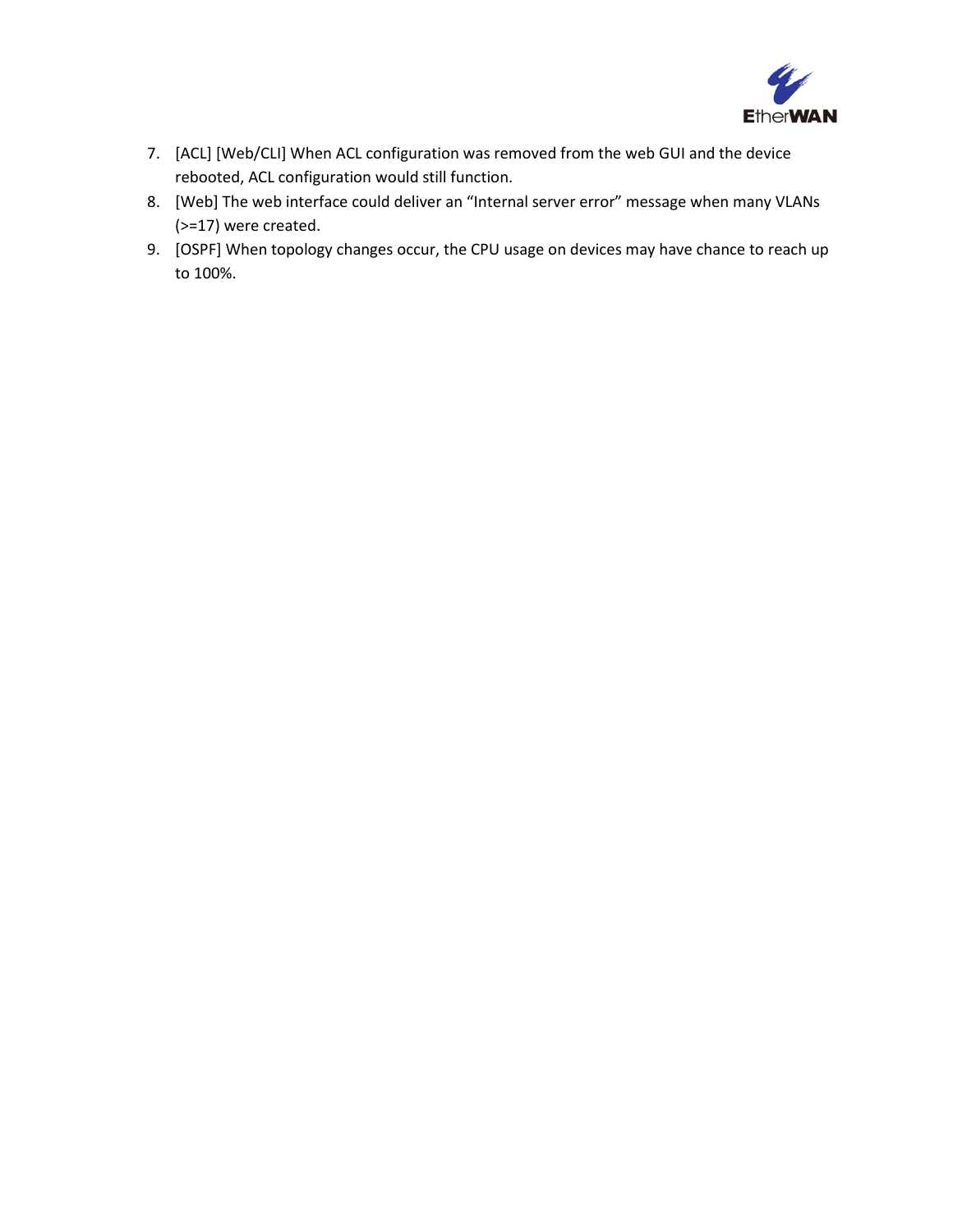

# **EtherWAN Managed Switch**  Firmware Release Notes

Copyright 2020 (c) EtherWAN Systems, Inc.

# **RELEASE SUMMARY**

Version: 5.00.2.4 Release Date: Nov. 13th, 2020

# **SUPPORTED PRODUCTS**

| <b>EX78900E Series</b> | <b>ANDRE Series</b><br>$\mathbf{A}$ | TE900 Series |
|------------------------|-------------------------------------|--------------|
|                        |                                     |              |

## **NEW FEATURES**

**1. New Web GUI look and feel.**

**2. Added PoE Action feature - PoE power on individual ports can be controlled when digital-input is triggered during the specified time. This feature can benefit users who utilize PoE-powered lighting where the switches are able to toggle the lights through the switch's control signal.**

**3. Added SFTP (Secure File Transfer Protocol) feature.**

# **ENHANCEMENTS**

- **1. Enhance SFP DDM and auto sensing capability.**
- **2. Improve ring convergence time and performance.**

- 1. [System] [Ring] There is a slight chance that a fiber port does not function normally and cannot receive the traffic after the device reboots.
- 2. [Ring] When Alpha-ring is enabled on fiber ports, there is a possibility that the remote switch may not send out FEF (Far End Fault) pattern as expected, causing abnormal behavior of the LED of the fiber ports on the local switch.
- 3. [GVRP] Once GVRP Dynamic-VLAN-Creation is set to disable, dynamic VLANs will not be removed from the VLAN database once GVRP is disabled.
- 4. [Flow Control] When Flow Control is set to off (1G Fiber Port), the flow control status is actually open.